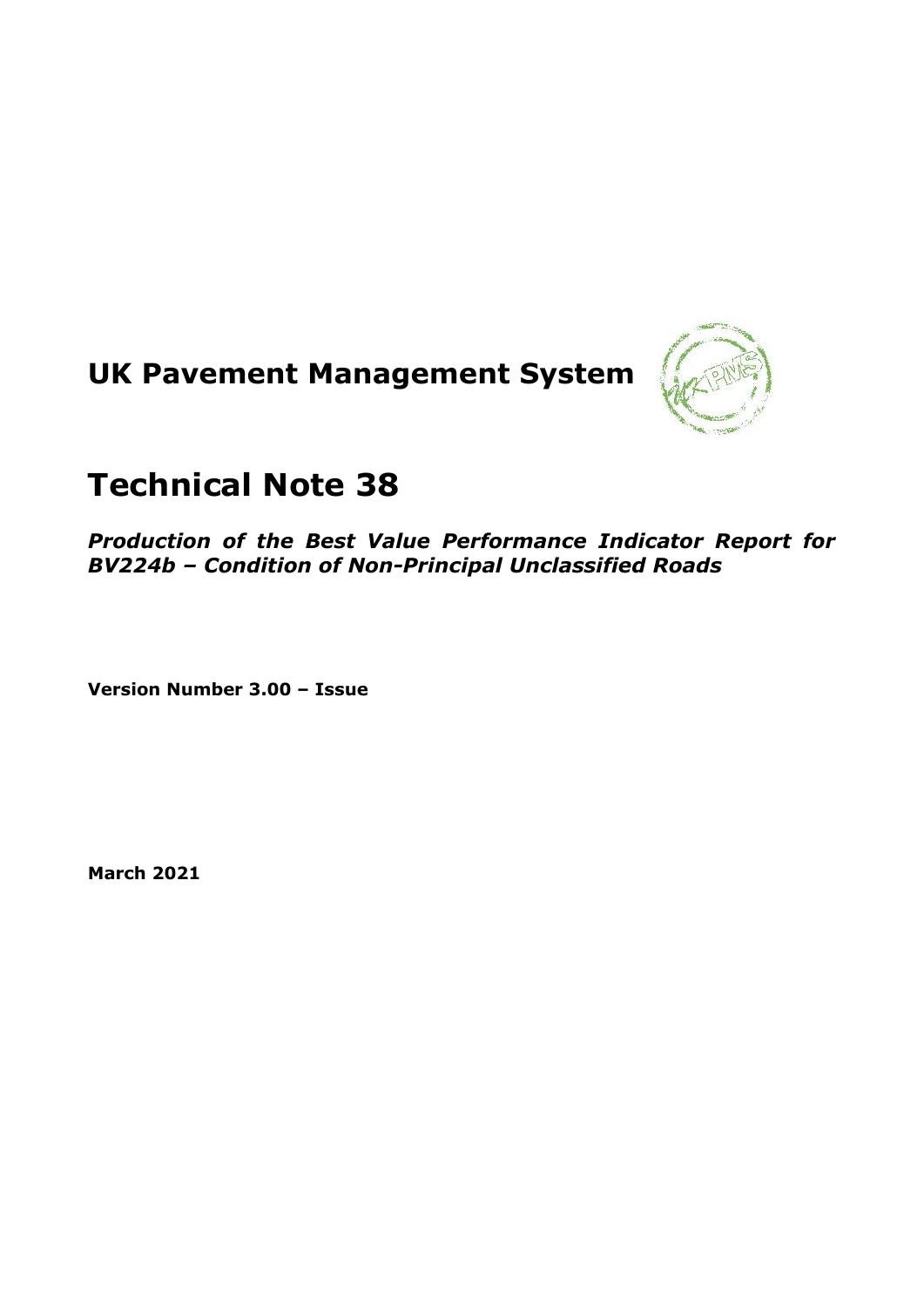

## **Document Information**

| <b>Title (Sub Title)</b> | Technical Note 38                                                                                                       |
|--------------------------|-------------------------------------------------------------------------------------------------------------------------|
|                          | Production of the Best Value Performance Indicator Report for<br>BV224b - Condition of Non-Principal Unclassified Roads |
|                          |                                                                                                                         |
| <b>Author</b>            | Ro Cartwright, Mike Gibb & Chris Spong                                                                                  |
| <b>Description</b>       | This Technical Note provides guidance for UKPMS Developers to                                                           |
|                          | allow them to produce BV224b, the PI report for the condition of                                                        |
|                          | non-principal unclassified roads.                                                                                       |

## **Document History**

| <b>Version</b><br><b>No</b> | <b>Status</b> | Author     | <b>Date</b> | <b>Changes from Previous Version</b>                                                                                                                                                                                                                                                                                 |
|-----------------------------|---------------|------------|-------------|----------------------------------------------------------------------------------------------------------------------------------------------------------------------------------------------------------------------------------------------------------------------------------------------------------------------|
| 0.01                        | Draft         | <b>JMG</b> | 27.06.13    | First draft based on 2007/08 version but revised to<br>remove date specific references so that the<br>Technical Note applies to any year from 2013/14<br>onwards until further notice.                                                                                                                               |
| 0.02                        | Draft         | <b>RAC</b> | 08.07.13    | Transferred to new template.<br>The Technical Note has been updated so that the<br>style and structure are more consistent with other,<br>recent, UKPMS Technical<br><b>Notes</b><br>for<br>more<br>performance indicators. This includes updating the<br>references to Rule Sets to refer to 'RP10.01 or<br>later'. |
| 0.03                        | Draft         | <b>RAC</b> | 15.07.13    | Reviewed by JMG                                                                                                                                                                                                                                                                                                      |
| 1.00                        | Issue         | <b>RAC</b> | 05.08.13    | Ratified by Amanda Richards for RCMG                                                                                                                                                                                                                                                                                 |
| 1.01                        | Draft         | <b>RAC</b> | 08.01.19    | The website references have been updated<br>An explanation has been added for Statistic B                                                                                                                                                                                                                            |
| 1.02                        | <b>Draft</b>  | <b>RAC</b> | 18.01.19    | Reviewed by CCS                                                                                                                                                                                                                                                                                                      |
| 2.00                        | Issue         | <b>RAC</b> | 18.02.19    | Ratified by Amanda Richards for RCMG                                                                                                                                                                                                                                                                                 |
| 2.01                        | Draft         | <b>RAC</b> | 02.02.21    | Draft based on version 2.00 but revised as follows:<br>Website references updated                                                                                                                                                                                                                                    |
| 2.02                        | <b>Draft</b>  | <b>RAC</b> | 10.02.21    | Reviewed by CCS                                                                                                                                                                                                                                                                                                      |
| 3.00                        | Issue         | <b>RAC</b> | 02.03.21    | Ratified by Amanda Richards for RCMG                                                                                                                                                                                                                                                                                 |

## **Document Owner**

The owner of this document is the Road Condition Management Group (RCMG).

## **Document Support**

Support for this document is provided by Linhay Consultancy Ltd and Hyperion Infrastructure Consultancy Ltd who can be contacted via [ukpms@hyperion-uk.com.](mailto:ukpms@hyperion-uk.com) These organisations have been appointed as the UKPMS system accreditors by the UK Roads Board.

This document can be found online on the [RCMG website.](https://www.ciht.org.uk/ukrlg-home/guidance/road-condition-information/data-management/uk-pavement-management-system-ukpms/)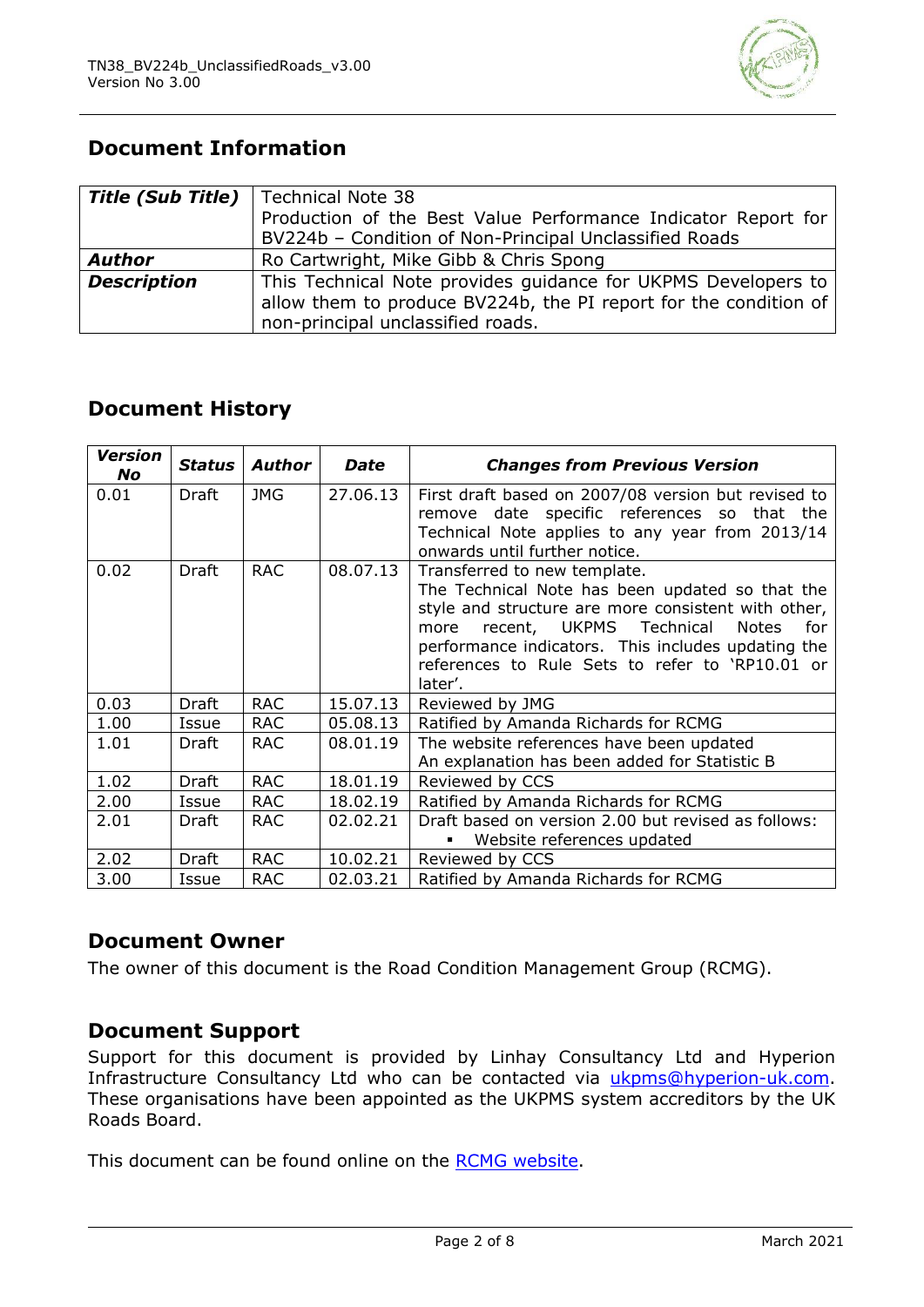

## **Introduction**

This Technical Note provides guidance for UKPMS Developers to allow them to produce BV224b, the PI report for the condition of non-principal unclassified roads.

This document provides:

- **Changes since the last version**
- **Background Information** on survey coverage
- **Processing & Reporting Requirements** including an example report

## **Changes since last version**

The website references have been updated.

## **Background Information**

Authorities are required to base their BV224b survey result on CVI or DVI data for their entire (unclassified) network and the minimum survey coverage is 90%. All data used for the result must have been collected within the last four financial years, and at least 25% of data should have been collected in the most recent financial year.

#### **Notes:**

- *1. Visual surveys must be carried out in accordance with "Visual Data Collection for UKPMS", Volume 2 of the UKPMS User Manual.*
- *2. All inspectors carrying out visual surveys for BV224b and all Data Capture Device (DCD) software used to collect data must be accredited in accordance with the current UKPMS accreditation procedures.*
- *3. Concrete or part-covered roads should be included in the visual survey for BV224b.*
- *4. If DVI surveys are to be used as the basis for the survey, the data should be collected using the standard 20m aggregation length. A DVI survey should be converted to a 'CVI-equivalent' survey using the current version of the UKPMS HMDIF Conversion Software, and processed as a CVI survey. Unconverted DVI data must not be used.*
- *5. Note that the cross sectional position (XSP) level used for any section should remain consistent over the four year cycle. Data should not be collected using a mixture of Minimal and Full XSPs for the same section.*
- *6. The road classification is fundamental to this report. It is important that this section attribute is populated accurately.*

Authorities should also provide the following information to support the BVPI:

- UKPMS system & version
- Version of Rules & Parameters used
- Name(s) of Inspector(s) & accreditation date(s)
- DCD software & version used
- CVI or DVI used?
- Reasons for reduced survey coverage (if applicable)
- Other comments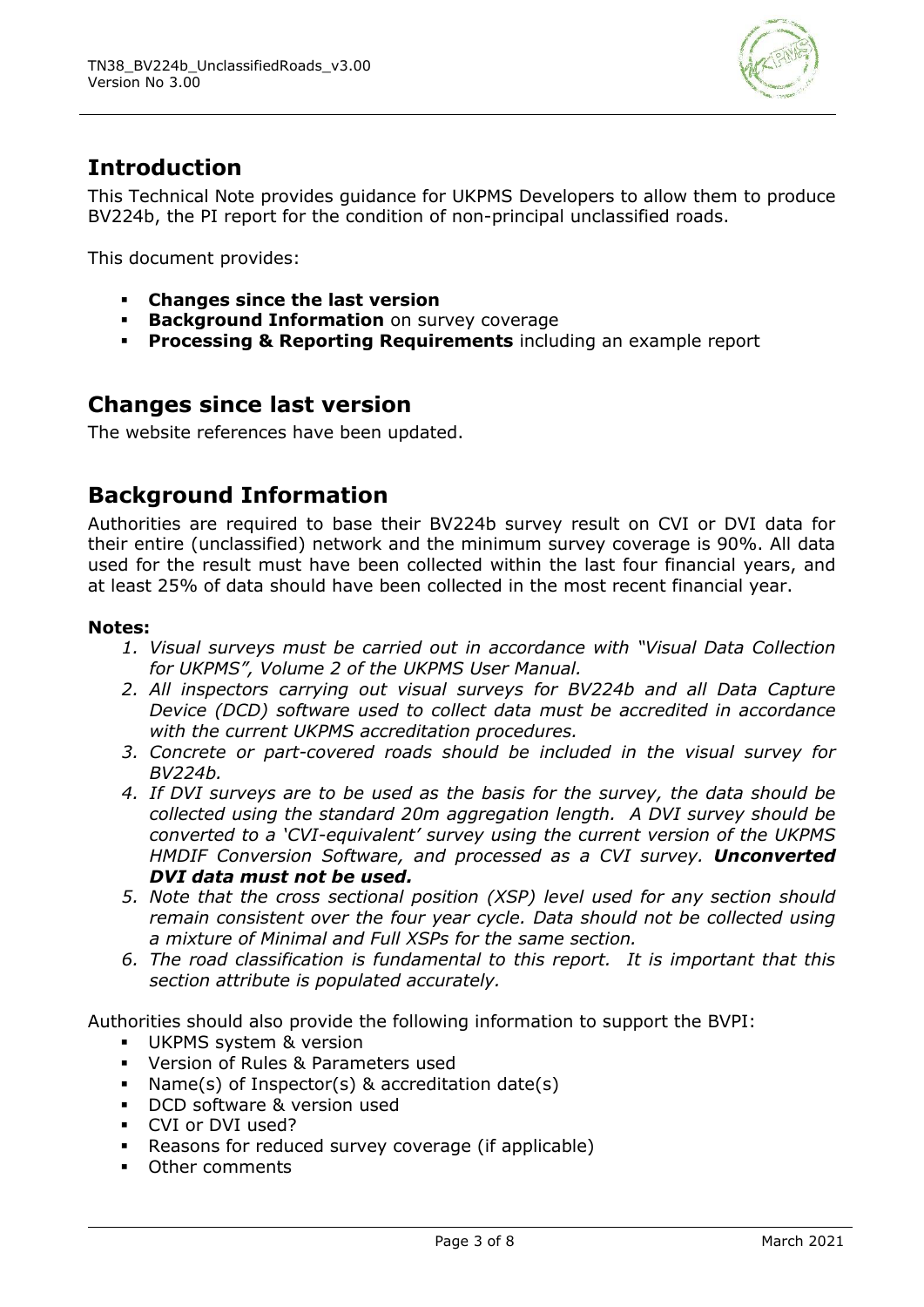

## **Processing & Reporting Requirements**

The data are processed using the UKPMS Automatic Pass and the PI is based on data collected in the last four financial years.

The basic run parameters for the Automatic Pass to produce a PI report are as follows:

- 1. Version RP10.01 or later of the UKPMS Rules & Parameters must be used for both the specification of the defects that comprise the UKPMS Visual Inspection survey and for the automatic pass processing.
- 2. Standard Merge Method 3 (Variable Intervals) is to be used, with a condition index tolerance of 12 and a percentage tolerance of 10%.
- 3. The default inventory should be used.
- 4. Selective report by Feature for Carriageway only
- 5. CVI survey types should be selected

The selection of treatments and the calculation of their associated cost estimates are NOT required for the BV224b PI report. However, some authorities may wish to see cost estimates on an extension of the same report, and this could be an 'optional extra' to the PI report.

Since UKPMS Visual Surveys may use either 'Full' or 'Minimal' cross-sectional positions, the survey length on the network, the actual length surveyed and the length over which the relevant CI exceeds the threshold value must be calculated with caution. It is not sufficient to assume that the full length (and all lanes, if using 'full' XSP method) of all the 'sections within survey' have actually been surveyed. In principle all of the unclassified road length should be surveyed, in practice this will not be possible and so the minimum coverage requirement is 90%. The 'excluded length' should not be included in the PI calculation, and for the avoidance of doubt, the PI Report layout suggests that the excluded (non-surveyed) length is separately tabulated.

## *Calculation of Reported Values*

The PI is the percentage of the surveyed unclassified network satisfying any of the following:

- Structural CI ≥ 85
- Wearing Course CI ≥ 60
- Edge CI  $\geq$  50

#### **Notes:**

- *1. Other than that the report should be presented in the parts given below, the following is not intended to give guidance on the layout or format of the report merely to show what content should be included and how that content should be derived.*
- *2. All calculations are performed only for the 'carriageway' feature.*
- *3. All lengths shown on the report are given in km to 3 decimal places, the PI is given to the nearest whole number and other percentages are given to 1 decimal place.*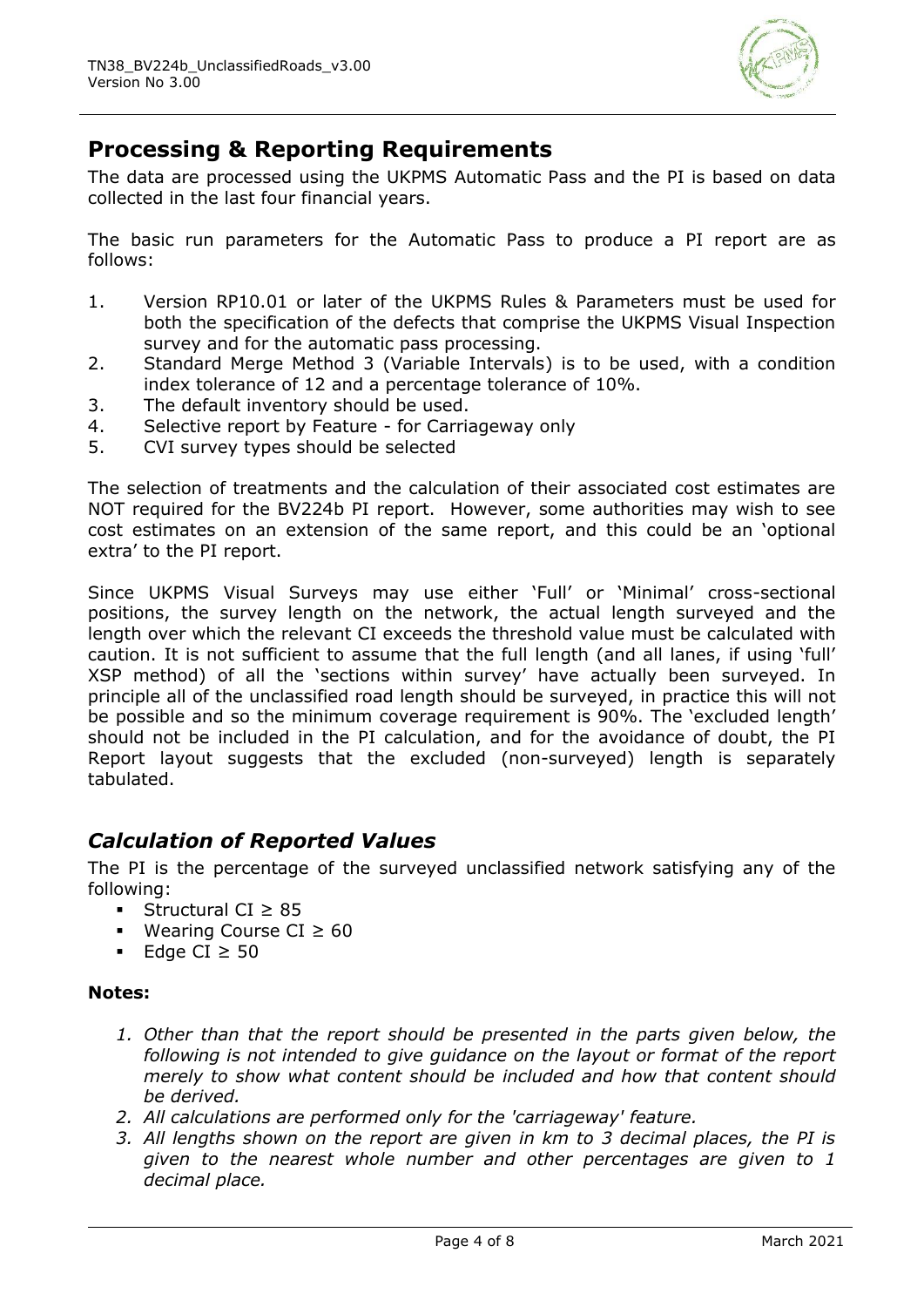

*4. The sum of the individual lengths of CI's exceeding a threshold will usually not be the same as the performance indicator value, because on many lengths more than one CI will be exceeded at the same time, but the length is counted only once for the PI.*

Users of the report are encouraged to check the UKPMS System and Version on the [RCMG website](https://www.ciht.org.uk/ukrlg-home/guidance/road-condition-information/data-management/uk-pavement-management-system-ukpms/) to ensure that the version of the UKPMS system being used to produce the results is accredited to produce valid results for BV224b for the relevant year.

#### **Part 1 - Background Information**

#### *A. Total length of Selected Network i.e. Non-Principal Unclassified Roads (in Carriageway-km)*

Simply, the sum of all Section Lengths on the selected network converted to km (i.e. divided by 1000) and displayed to three decimal places. These Sections are identified as having a DfT Classification of 6 for Unclassified Roads.

#### *B. Total Possible Survey Length, in Lane-km*

This is calculated for the sections in the selected network. It is the sum of the Section Lengths for sections which use Minimal XSPs plus the sum of the Section Length multiplied by the number of lanes for sections which use Full XSPs. Sections that have not been surveyed within the last four financial years are assumed to use Minimal XSPs.

#### *C1. Surveys undertaken in last four financial years for BV224b (all lanes covered, on all XSPs applicable)*

The sum of Section Lengths on the selected network for sections which have been surveyed using Minimal XSPs plus the sum of all Section Lengths multiplied by the number of lanes for sections which have been surveyed using Full XSPs. If a section has data collected using both Full and Minimal XSPs then a warning should be issued. In cases where no observations have been recorded for the surveyed section then Minimal XSPs should be assumed. It is strongly recommended that in this situation a warning is issued.

Note that any section/XSP that has been surveyed more than once within this four year period should only be included once in this calculation.

Using the data actually processed by the Automatic Pass for each section/XSP, the length of any "Not Assessed" defects are then deducted from the combined length to derive the total length surveyed. Note that it is important to use the data actually processed so that if a section/XSP is surveyed and then in a later survey recorded as "Not Assessed" the latter is not included in this calculation, as this will be ignored in favour of the data recorded earlier.

Note that this assumes that "Not Assessed" defects are accurately recorded and that those lengths where no defects are recorded are implicitly "Not Defective".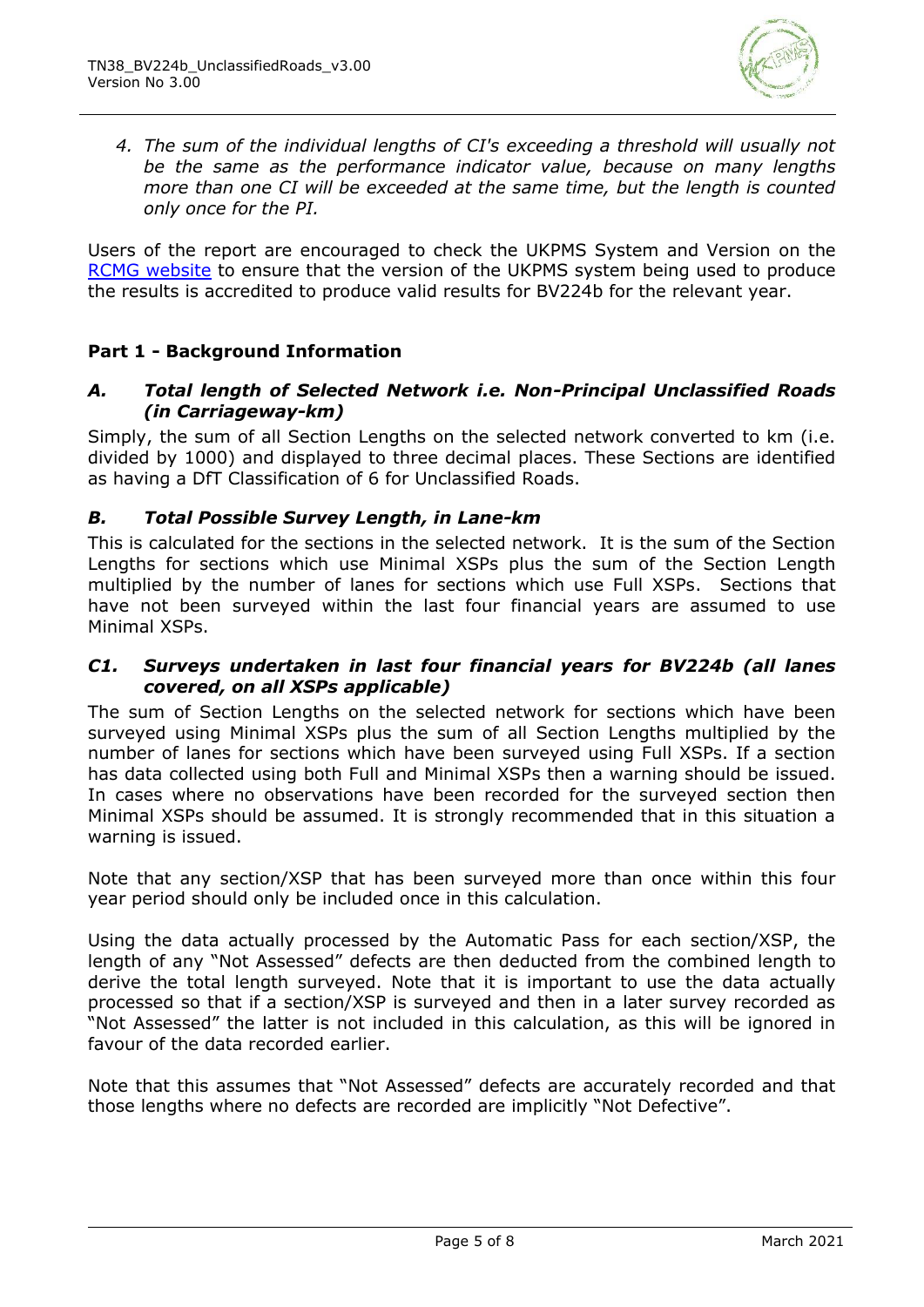

#### *C2. Surveys undertaken from 1 April onwards of the most recent financial year for BV224b (all lanes covered, on all XSPs applicable)*

This is calculated as for C1, but using only that part of the network which has been surveyed from 1 April onwards of the relevant year. Note that if "Not Assessed" defects have been recorded in this time period they should be taken account of in the calculation, unless the section/XSP has been surveyed earlier in the C2 time period. This is to ensure that C2 gives the length actually surveyed since 1 April of the relevant year. The following example illustrates this point. Suppose that, for reporting for 2007/08, a section/XSP was surveyed on 10 May 2007 and subsequently "Not Assessed" in a survey on 28 Sept 2007. In this case the "Not Assessed" data would be ignored in the calculation of C2. If, however, the date of the survey was 10 May 2006, then the "Not Assessed" data would be used in the C2 calculation as the previous survey lies outside the time period used for C2.

This may lead to situations where some "Not Assessed" data is used in the C2 calculation but ignored in the C1 calculation.

#### **Part 2 - Performance Data**

#### *D. Processed Network Length within CI Type*

This is calculated as the Sum of Defect Lengths converted to km, greater than or equal to the relevant threshold for each Structural, Wearing Course and Edge CI (respectively) in each defect length.

#### *E. Percentage Length Where Significant Treatment Should Be Considered*

This is the PI itself, and is calculated as the sum of all defect lengths for which one or more of the CI thresholds has been equalled or exceeded, divided by Length Surveyed in Survey Period ("C1" above) multiplied by 100 (and rounded to the nearest whole number).

PI =  $[(\Sigma \text{ Defect Lengths exceeding one or more threshold}) \times 100] \div \text{Total Length}$ **Surveyed**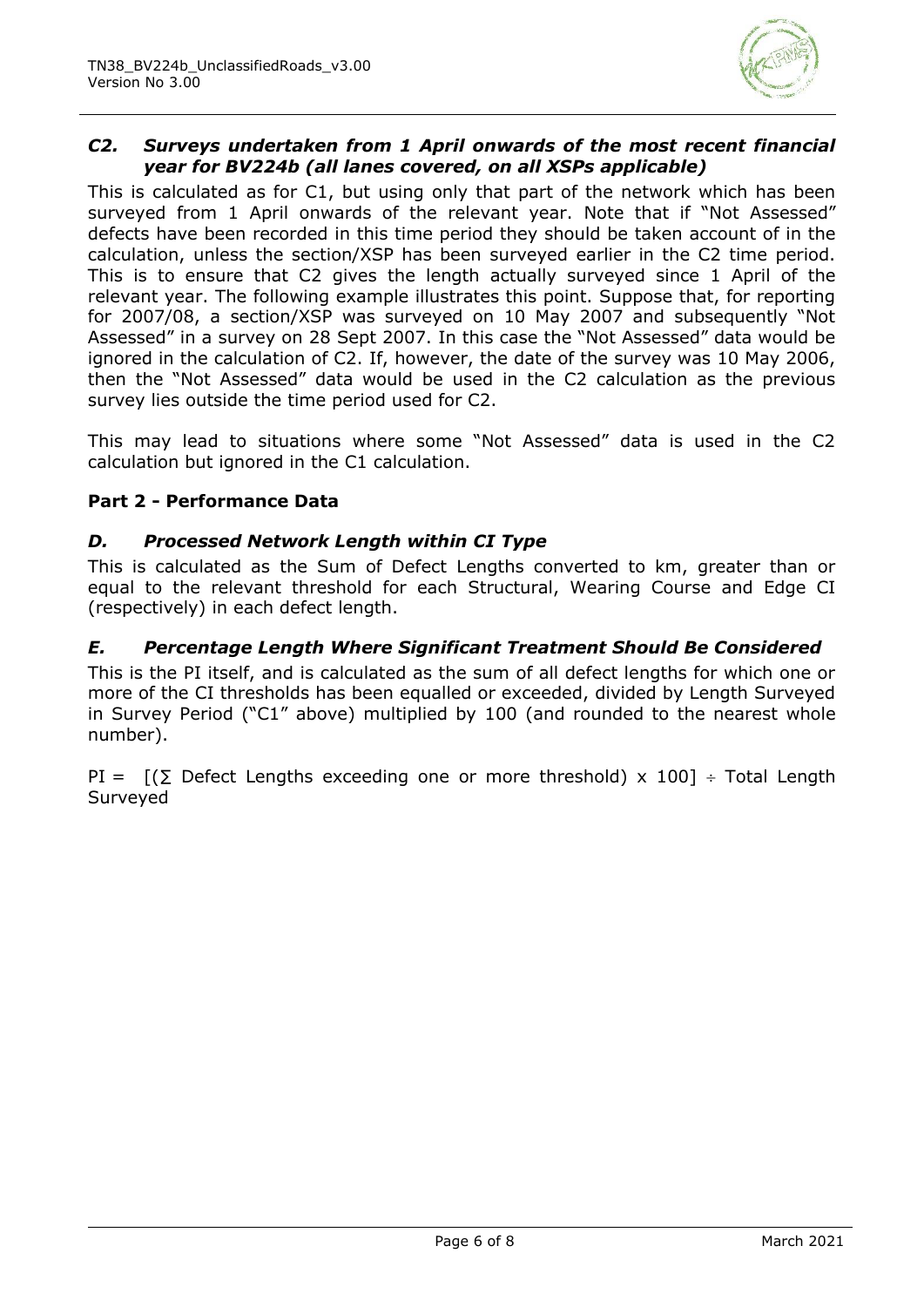

## *Example Report:* **Part 1: Background Information**

| <b>Authority:</b>                                  | Oldshire CC                                                                  |  |  |
|----------------------------------------------------|------------------------------------------------------------------------------|--|--|
| UKPMS:                                             | Bloggs PMS v2.45                                                             |  |  |
| <b>Road Categories selected:</b>                   |                                                                              |  |  |
| <b>Run Details:</b>                                |                                                                              |  |  |
| <b>Automatic Pass Run Reference: 2013 PI Run 3</b> |                                                                              |  |  |
| Automatic Pass Run Date: 10th July 2013            |                                                                              |  |  |
| <b>Rule Set: RP10.01</b>                           |                                                                              |  |  |
|                                                    | <b>Feature:</b> Carriageway                                                  |  |  |
| <b>Pavement Type(s): All</b>                       |                                                                              |  |  |
|                                                    | <b>Selected Merging Method:</b> Standard Merge Method 3 (Variable Intervals) |  |  |
| <b>Inventory Used: Default</b>                     |                                                                              |  |  |
| <b>Condition Index Merge Tolerance: 12</b>         |                                                                              |  |  |
| Percentage Merge Tolerance: 10                     |                                                                              |  |  |
| <b>Structural CI Exception Level: 85</b>           |                                                                              |  |  |
| <b>Wearing Course CI Exception Level: 60</b>       |                                                                              |  |  |
| <b>Edge CI Exception Level: 50</b>                 |                                                                              |  |  |

| <b>Survey Input Processed:</b>                           |                      |             |                   |
|----------------------------------------------------------|----------------------|-------------|-------------------|
| Total Length of Selected Network (carriageway-km):       |                      | 203.560km   |                   |
| Total Possible Survey Length (XSP-km):                   |                      | 350.400km   |                   |
| Comprising;                                              |                      |             |                   |
| Valid Survey Period: 1st April 2009                      |                      | to          | $31st$ March 2013 |
|                                                          | Selected Survey Type | Length (km) | % network         |
| Length surveyed in Survey Period (XSP-km):               | <b>CVI</b>           | 327.300     | 93.4%             |
| Un-surveyed length (XSP-km):                             |                      | 23.100      | 6.6%              |
|                                                          |                      |             | 100.0%            |
|                                                          |                      |             |                   |
| Of which:                                                |                      |             |                   |
| Length surveyed in current year (XSP-km): 1st April 2012 |                      | to          | $31st$ March 2013 |
|                                                          | Selected Survey Type | Length (km) | % network         |
|                                                          | CVI                  | 92.694      | 26.5%             |